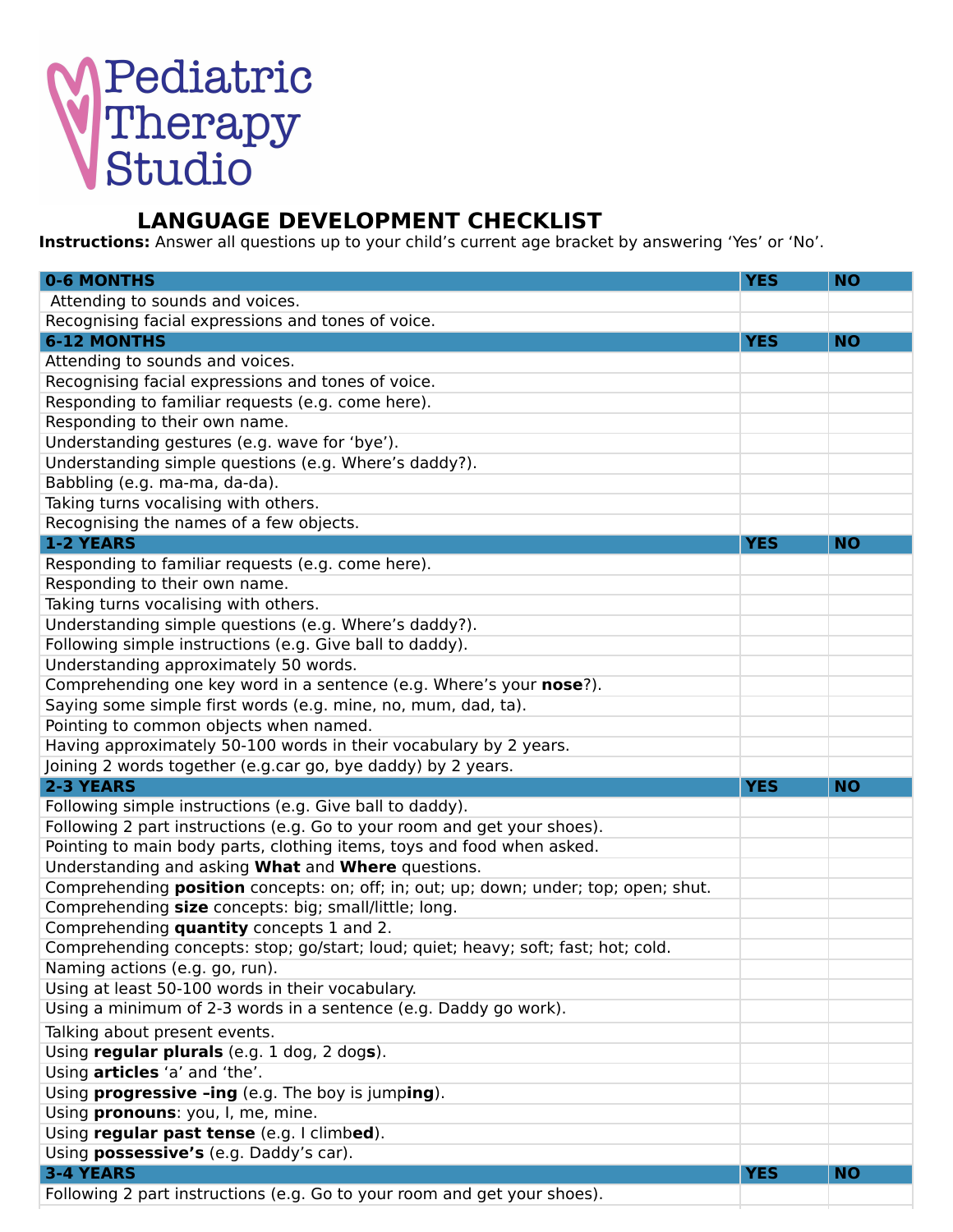| Following 3 part instructions (e.g. Point to the cat, the dog and the monkey).           |            |           |
|------------------------------------------------------------------------------------------|------------|-----------|
| Pointing to main body parts, clothing items, toys and food when asked.                   |            |           |
| Understanding longer, more complex sentences.                                            |            |           |
| Understanding What, Where and Who questions.                                             |            |           |
| Comprehending position concepts: on; off; in; out; up; down; under; top; open; shut;     |            |           |
| bottom; behind; first; near.                                                             |            |           |
| Comprehending size concepts: big; small/little; long; short (length) - emerging; short   |            |           |
| (height).                                                                                |            |           |
| Comprehending quantity concepts: 1-3; every; none.                                       |            |           |
| Comprehending concepts: stop; go/start; loud; quiet; heavy; soft; fast; hot; cold; hard; |            |           |
| slow;                                                                                    |            |           |
| light (weight); many colours.                                                            |            |           |
| Asking What, Where, Why, When & How questions.                                           |            |           |
| Using a minimum of 3-4 words in a sentence.                                              |            |           |
| Telling you what they are doing.                                                         |            |           |
|                                                                                          |            |           |
| Telling you the function or use of an object.                                            |            |           |
| Using nearly 1500 words in their vocabulary by 4 years.                                  |            |           |
| Using regular plurals (e.g. 1 dog, 2 dogs).                                              |            |           |
| Using articles 'a' and 'the'.                                                            |            |           |
| Using <b>progressive -ing</b> (e.g. The boy is jumping).                                 |            |           |
| Using pronouns you, I, me, mine, he, she.                                                |            |           |
| Using regular past tense (e.g. I climbed).                                               |            |           |
| Using possessive's (e.g. Daddy's car).                                                   |            |           |
| Using <b>auxiliary</b> 'is' (e.g. The girl is skipping).                                 |            |           |
| Using connector 'and' (e.g. I want a banana and an apple).                               |            |           |
| Using 3rd person singular (e.g. He wants the ball; The rabbit eats grass).               |            |           |
| Using contracted negative (e.g. isn't, doesn't, haven't, shouldn't).                     |            |           |
| Using contracted copula (e.g. He's happy).                                               |            |           |
| Using past participle (e.g. It's broken).                                                |            |           |
|                                                                                          |            |           |
|                                                                                          |            |           |
| <b>4-5 YEARS</b>                                                                         | <b>YES</b> | <b>NO</b> |
| Following 3 part instructions (e.g. Point to the cat, the dog and the monkey).           |            |           |
| Understanding longer, more complex sentences.                                            |            |           |
| Understanding questions.                                                                 |            |           |
| Following the meaning of others' conversations.                                          |            |           |
| Understanding What, Where, Who and How questions.                                        |            |           |
| Comprehending position concepts: bottom; behind; first; near; middle; around; away       |            |           |
| from;                                                                                    |            |           |
| between; through; next to/beside; last by mid-late 4 years.                              |            |           |
| Comprehending size concepts: short (length); short (height); tall; fat by mid-late 4     |            |           |
| years.                                                                                   |            |           |
| Comprehending quantity concepts: 4; most; few by mid-late 4 years.                       |            |           |
| Comprehending position concepts: in front; in a line; corner; middle by late 4-5 years.  |            |           |
| Comprehending size concept thin by late 4-5 years.                                       |            |           |
| Comprehending quantity concepts 5 and pair by late 4-5 years.                            |            |           |
|                                                                                          |            |           |
| Comprehending concepts: same; different (size); different (function) by late 4-5 years.  |            |           |
| Asking Why, When and How questions.                                                      |            |           |
| Asking the meanings of words.                                                            |            |           |
| Using a minimum of 4-5 words in a sentence.                                              |            |           |
| Understanding color words (e.g. red, green).                                             |            |           |
| Understanding shape words (e.g. square, triangle).                                       |            |           |
| Sorting objects into simple categories (e.g. animals, food).                             |            |           |
| Talking about past and future events.                                                    |            |           |
| Using <b>auxiliary 'is'</b> (e.g. The girl is skipping).                                 |            |           |
| Using pronouns he; she; his; hers; theirs.                                               |            |           |
| Using connectors 'and' (e.g. I want a banana and an apple) and 'because' (e.g. The       |            |           |
| boy                                                                                      |            |           |
| was crying <b>because</b> he fell over and hurt his knee).                               |            |           |
| Using 3rd person singular (e.g. He wants the ball; It eats grass).                       |            |           |
|                                                                                          |            |           |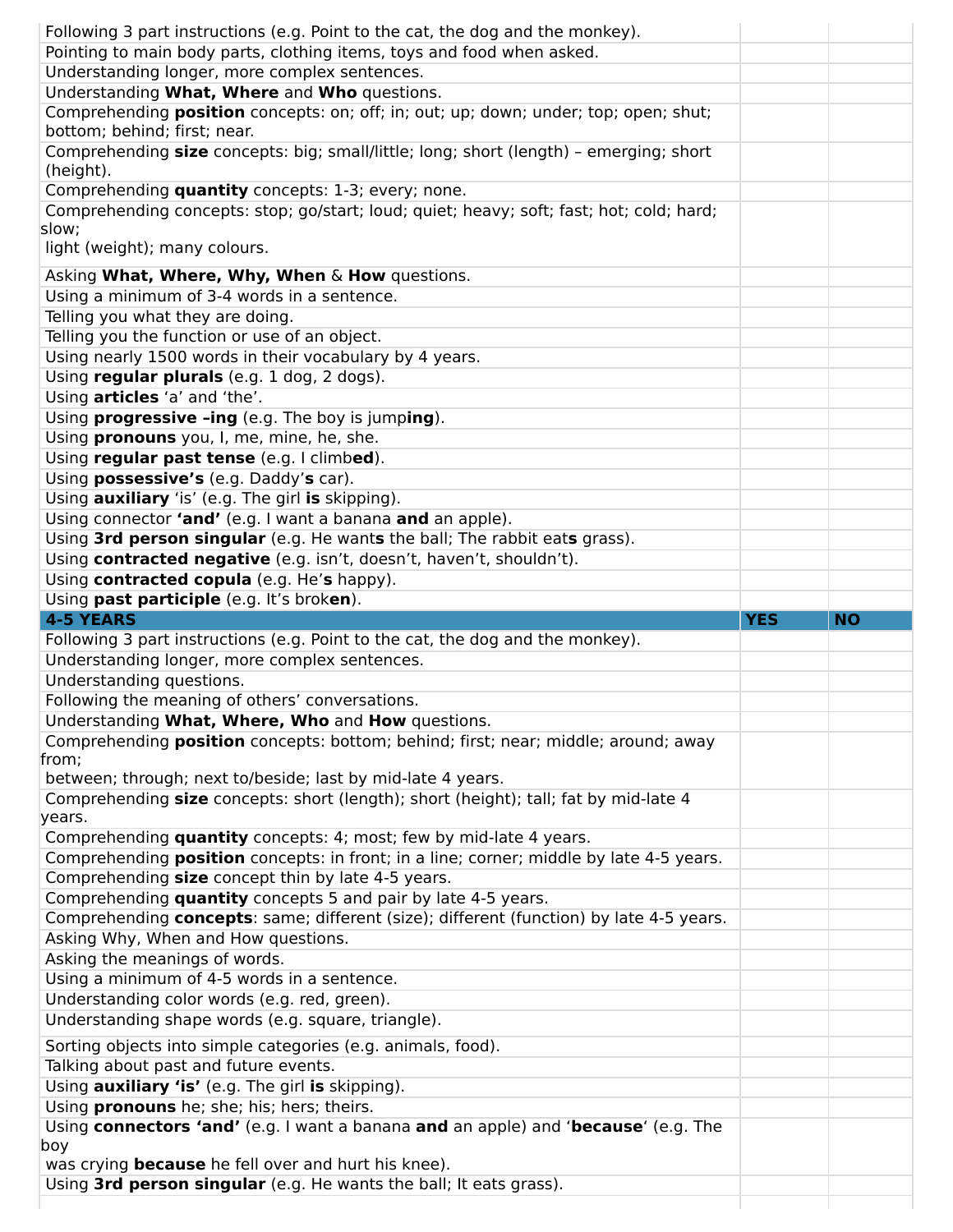| Using contracted negative (e.g. isn't, doesn't, haven't, shouldn't).                        |            |           |
|---------------------------------------------------------------------------------------------|------------|-----------|
| Using contracted copula (e.g. He's happy).                                                  |            |           |
| Using past participle (e.g. It's broken).                                                   |            |           |
| Using comparative -er and superlative -est (e.g. big, bigger, biggest).                     |            |           |
| Using 'is' vs 'are' (e.g. The monkey is eating a banana vs The monkeys are eating the       |            |           |
| bananas).                                                                                   |            |           |
| Using past tense 'to be' (e.g. I was running; They were running).                           |            |           |
| Using adverb -ly (e.g. quickly, slowly, quietly).                                           |            |           |
| Using <i>irregular plurals</i> (e.g. mice, children, men).                                  |            |           |
| <b>5-6 YEARS</b>                                                                            | <b>YES</b> | <b>NO</b> |
| Comprehending <b>position concepts</b> in front; in a line; corner; middle.                 |            |           |
| Comprehending size concepts short (length); short (height); tall; fat thin.                 |            |           |
| Comprehending quantity concepts 5; most; few; pair.                                         |            |           |
| Comprehending concepts: same; different (size); different (function).                       |            |           |
| Comprehending time concepts: yesterday; tomorrow; morning; afternoon; later.                |            |           |
| Understanding colour words (e.g. red, green).                                               |            |           |
| Understanding shape words (e.g. square, triangle).                                          |            |           |
| Using How & When questions.                                                                 |            |           |
| Using more complex sentences.                                                               |            |           |
| Sorting objects into categories (e.g. animals, food).                                       |            |           |
| Using imaginative language in play - likes to pretend and act out stories.                  |            |           |
| Telling several attributes about an object.                                                 |            |           |
| Talking about past and future events.                                                       |            |           |
| Using pronouns his, hers, theirs (e.g. It is his/hers/theirs).                              |            |           |
| Using comparative -er and superlative -est (e.g. big, bigger, biggest).                     |            |           |
| Using 'is' vs 'are' (e.g. The monkey is eating a banana vs The monkeys are eating the       |            |           |
| bananas).                                                                                   |            |           |
| Using past tense 'to be' (e.g. I was running; They were running).                           |            |           |
| Using connectors 'and' (e.g. I want a banana and an apple) and 'because' (e.g. The          |            |           |
|                                                                                             |            |           |
| boy                                                                                         |            |           |
| was crying <b>because</b> he fell over and hurt his knee).                                  |            |           |
| Using adverb -ly (e.g. quickly, slowly, quietly).                                           |            |           |
| Using <b>irregular plurals</b> (e.g. mice, children, men).                                  |            |           |
| Using <i>irregular past tense</i> (e.g. fell, broke, ate).                                  |            |           |
| <b>6-7 YEARS</b>                                                                            | <b>YES</b> | <b>NO</b> |
| Comprehending position concepts left and right.                                             |            |           |
| Comprehending concepts: same; different; season; time of day.                               |            |           |
| Understanding the difference between reality and fantasy.                                   |            |           |
| Making predictions, justifying decisions, providing solutions & giving explanations.        |            |           |
| Giving short oral reports.                                                                  |            |           |
| Writing descriptive paragraphs and stories.                                                 |            |           |
| Using appropriate grammar (e.g. presents with immaturities).                                |            |           |
| 7-8 YEARS                                                                                   | <b>YES</b> | <b>NO</b> |
| Comprehending position concepts left and right.                                             |            |           |
| Comprehending concepts: same; different; season; time of day.                               |            |           |
| Understanding the difference between reality and fantasy.                                   |            |           |
| Making predictions, justifying decisions, providing solutions & giving explanations.        |            |           |
| Classifying objects according to more specific traits (e.g. form, colour, use or            |            |           |
| composition-                                                                                |            |           |
| what it is made of).<br>Giving short oral reports.                                          |            |           |
|                                                                                             |            |           |
| Using language at a higher level to make jokes, tease, engage in sarcasm, argue point<br>οf |            |           |
| view, explaining complex situations, talking about movies or past events in detail.         |            |           |
| Writing descriptive paragraphs and stories.                                                 |            |           |
| Listening for a sustained period of time (e.g. attending to a guest speaker at school).     |            |           |
| Asking questions to clarify information.                                                    |            |           |
| Problem solving.                                                                            |            |           |